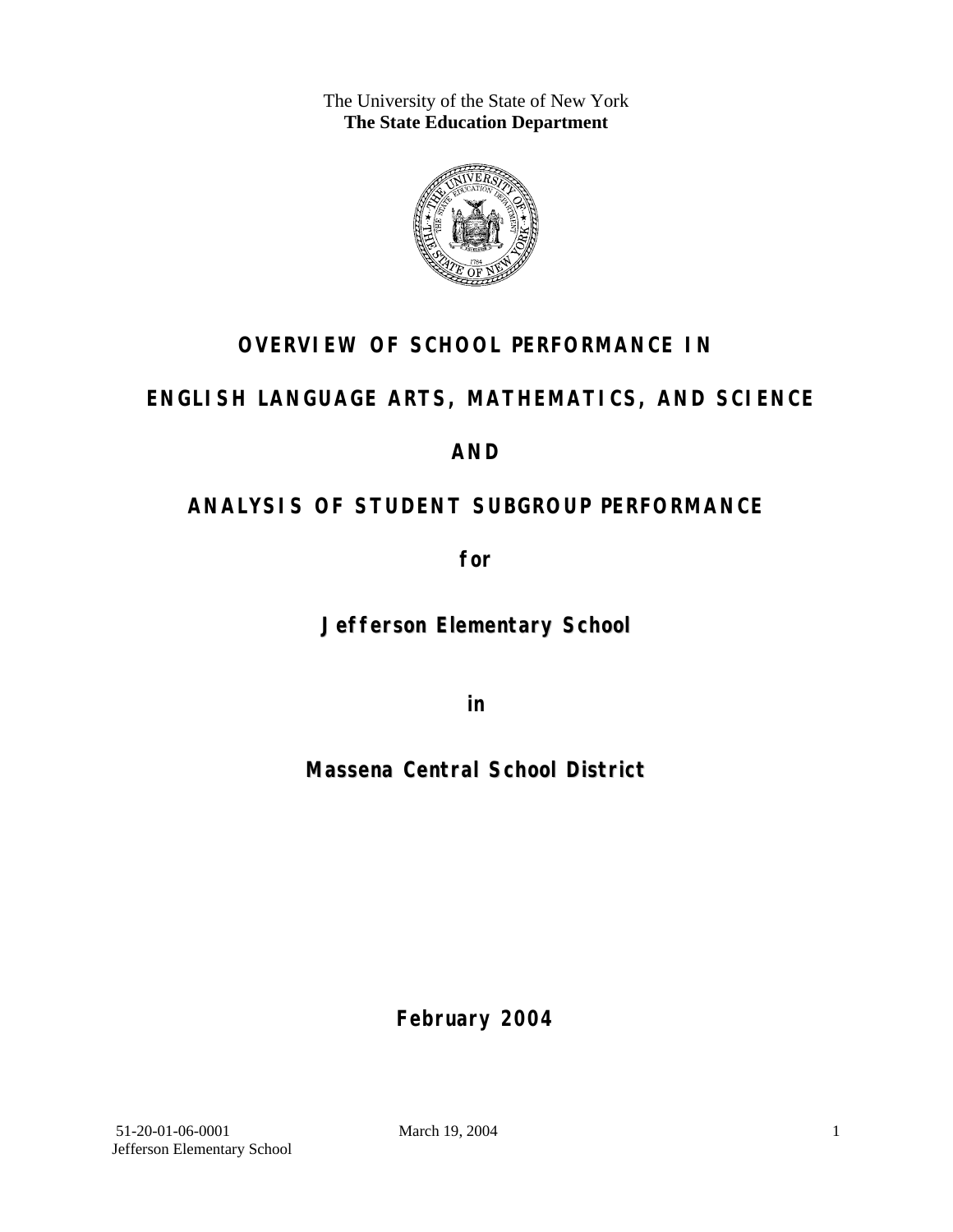#### **THE UNIVERSITY OF THE STATE OF NEW YORK**

#### **Regents of The University**

| Tonawanda             |
|-----------------------|
| <b>Hollis</b>         |
| Staten Island         |
| New Rochelle          |
| Peru                  |
| Huntington            |
| <b>North Syracuse</b> |
| New York              |
| <b>Belle Harbor</b>   |
| Buffalo               |
| Hartsdale             |
| Albany                |
| <b>Bronx</b>          |
| New York              |
| <b>Binghamton</b>     |
| Rochester             |

#### **President of The University and Commissioner of Education**

RICHARD P. MILLS

**Deputy Commissioner for Elementary, Middle, Secondary and Continuing Education**  JAMES A. KADAMUS

#### **Coordinator, School Operations and Management Services**

CHARLES SZUBERLA

#### **Coordinator, Information and Reporting Services**

MARTHA P. MUSSER

The State Education Department does not discriminate on the basis of age, color, religion, creed, disability, marital status, veteran status, national origin, race, gender, genetic predisposition or carrier status, or sexual orientation in its educational programs, services and activities. Portions of this publication can be made available in a variety of formats, including braille, large print or audio tape, upon request. Inquiries concerning this policy of nondiscrimination should be directed to the Department's Office for Diversity, Ethics, and Access, Room 530, Education Building, Albany, NY 12234. **Requests for additional copies of this publication may be made by contacting the Publications Sales Desk, Room 309, Education Building, Albany, NY 12234.** 

Please address all correspondence about this report that is not related to data corrections to:

*School Report Card Coordinator Information and Reporting Services Team New York State Education Department Room 863 EBA 89 Washington Avenue Albany, NY 12234*  E-mail: *RPTCARD@mail.nysed.gov*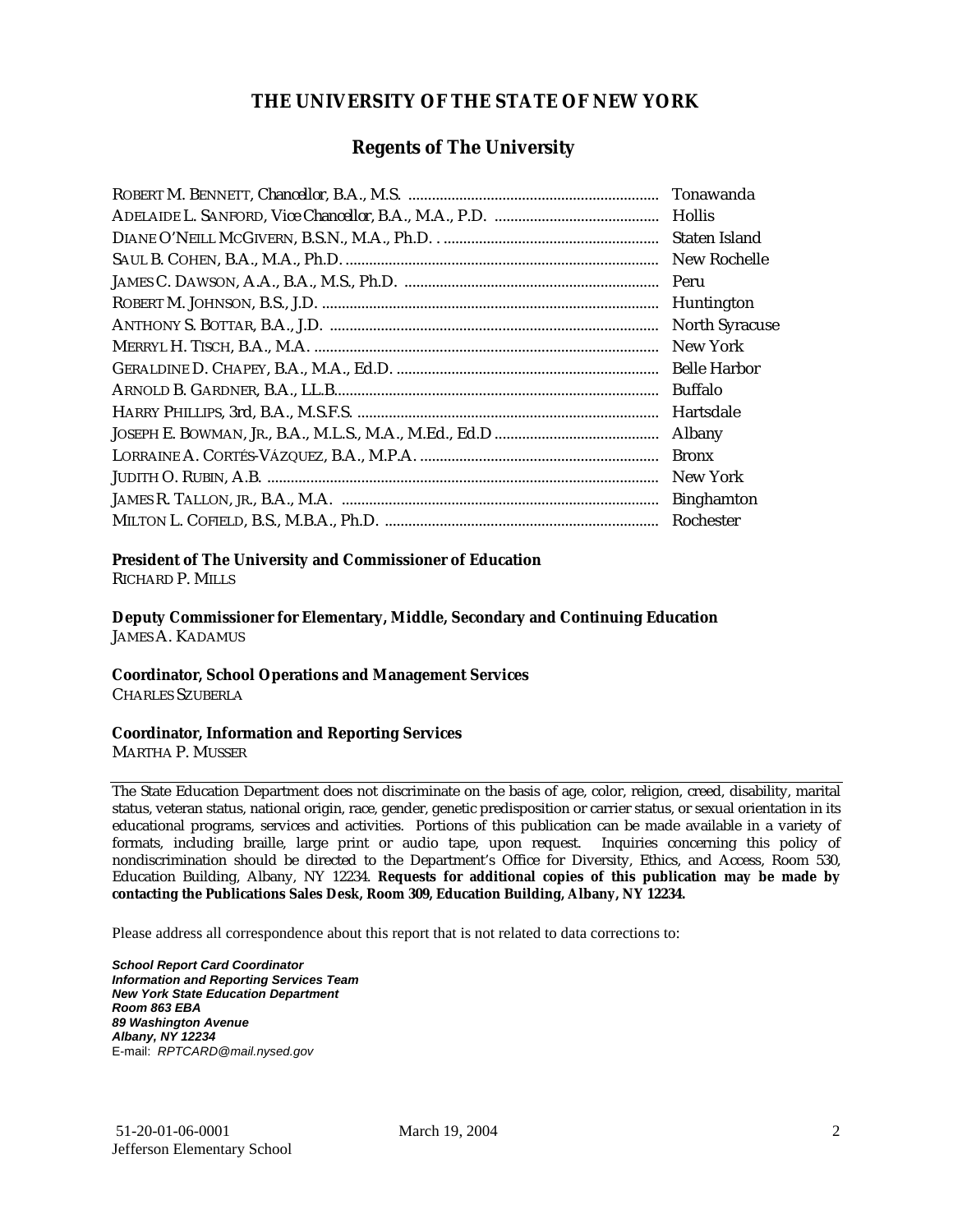The *New York State School Report Card* is an important part of the Board of Regents effort to raise learning standards for all students. It provides information to the public on student performance and other measures of school and district performance. Knowledge gained from the school report card on a school's strengths and weaknesses can be used to improve instruction and services to students.

The *New York State School Report Card* consists of three parts: the *Overview of School Performance in English Language Arts, Mathematics, and Science and Analysis of Student Subgroup Performance,* the *Comprehensive Information Report,* and the *School Accountability Report*. The *Overview and Analysis* presents performance data on measures required by the federal No Child Left Behind Act: English, mathematics, science, and graduation rate. Performance data on other State assessments can be found in the *Comprehensive Information Report*. The *School Accountability Report* provides information as to whether a school is making adequate progress toward enabling all students to achieve proficiency in English and mathematics.

State assessments are designed to help ensure that all students reach high learning standards. They show whether students are getting the foundation knowledge they need to succeed at the elementary, middle, and commencement levels and beyond. The State requires that students who are not making appropriate progress toward the standards receive academic intervention services.

In the *Overview*, performance on the elementary- and middle-level assessments in English language arts and mathematics and on the middle-level science test is reported in terms of mean scores and the percentage of students scoring at each of the four levels. These levels indicate performance on the standards from seriously deficient to advanced proficiency. Performance on the elementary-level science test is reported in terms of mean scores and the percentage of students making appropriate progress. Regents examination scores are reported in four score ranges. Scores of 65 to 100 are passing; scores of 55 to 64 earn credit toward a local diploma (with the approval of the local board of education). Though each elementary- and middle-level assessment is administered to students in a specific grade, secondary-level assessments are taken by students when they complete the coursework for the core curriculum. Therefore, the performance of students at the secondary level is measured for a student cohort rather than a group of students at a particular grade level. Students are grouped in cohorts according to the year in which they first entered grade 9.

The assessment data in the *Overview and Analysis* are for all tested students in the school, including general-education students and students with disabilities. In the *Overview*, each school's performance is compared with that of schools similar in grade level, district resources, and student needs as indicated by income and limited English proficiency (LEP) status. Each district's performance is compared with that of all public schools statewide. In the *Analysis*, performance is disaggregated by race/ethnicity, disability status, gender, LEP status, income level, and migrant status.

Explanations of terms referred to or symbols used in this part of the school report card may be found in the glossary on the last page. Further information on the school report card may be found in the guide, *Understanding Your School Report Card: February 2004*, available on the Information and Reporting Services Web site at www.emsc.nysed.gov/irts.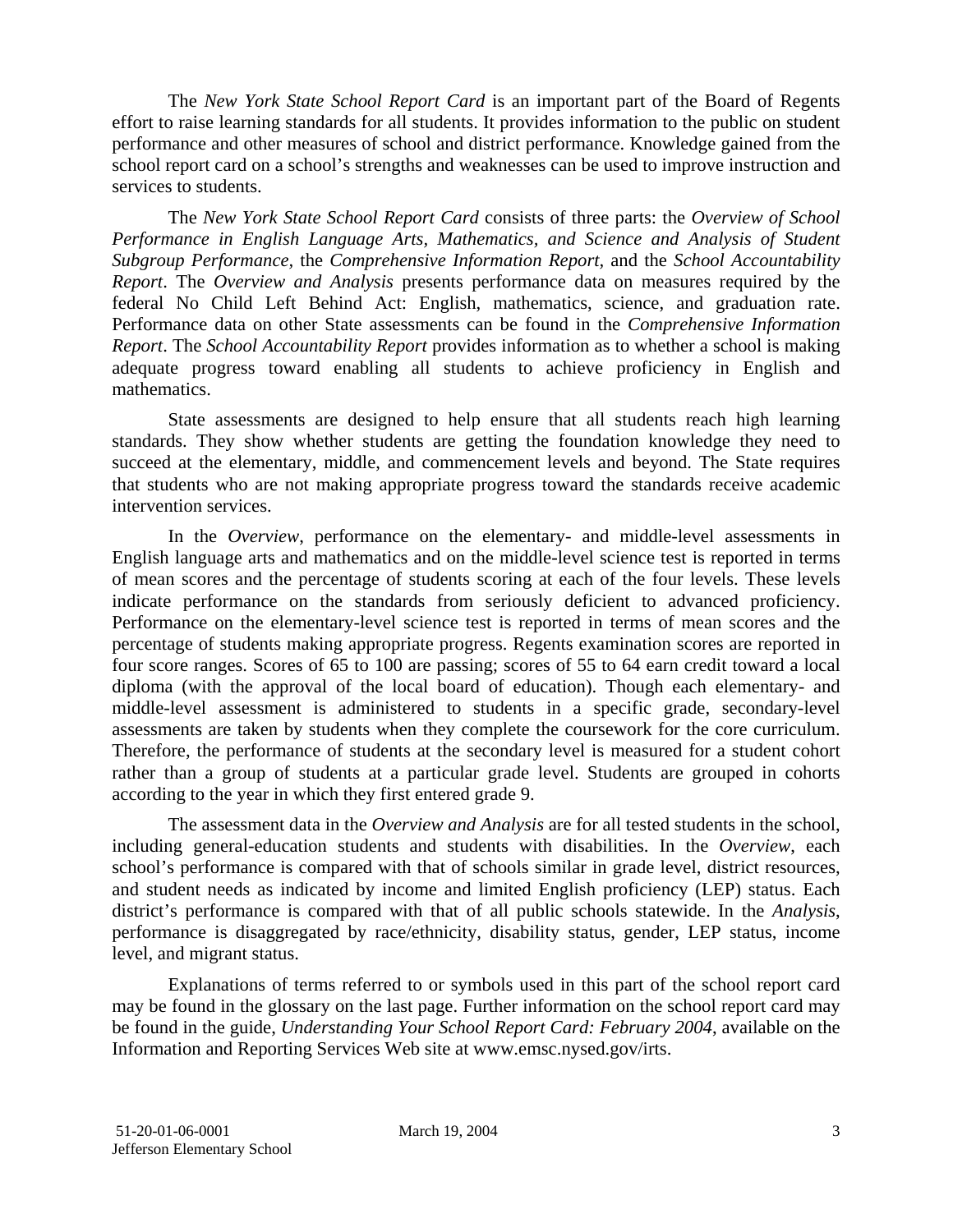# **Overview of School Performance in English Language Arts, Mathematics, and Science**

### **School Profile**

| Principal: Patricia Fanning |             | (315)764-3730<br>Phone:   |
|-----------------------------|-------------|---------------------------|
| ' Organization              | Grade Range | <b>Student Enrollment</b> |
| $2002 - 03$                 | $K-6$       | 437                       |

| 2001–02 School District-wide Total Expenditure per Pupil | \$10,507 |
|----------------------------------------------------------|----------|
|----------------------------------------------------------|----------|

#### **2002–03 Percentage of Core Classes Taught by Highly Qualified Teachers\***

|                       | <b>Percent Taught</b> |
|-----------------------|-----------------------|
| <b>Number of Core</b> | by Highly             |
| <b>Classes</b>        | Qualified             |
|                       | <b>Teachers</b>       |
| 15                    | 96%                   |
|                       |                       |

\*For the 2002-03 school year, SED is reporting that teachers of core classes are highly qualified if they are certified to teach those classes. However, No Child Left Behind (NCLB) imposes requirements beyond certification for some teachers to be considered highly qualified. In future years, when New York State uses the NCLB criteria for reporting, certified teachers must fulfill all NCLB requirements to be counted as highly qualified.

#### **2002–03 Percentage of Teachers with No Valid Teaching Certificate\***

| Number of<br><b>Teachers</b> | <b>Percent with No</b><br><b>Valid Teaching</b><br><b>Certificate</b> |
|------------------------------|-----------------------------------------------------------------------|
| 32                           | ሰ%                                                                    |

\*This count includes teachers with temporary licenses who do not have a valid permanent, provisional, or transitional teaching certificate.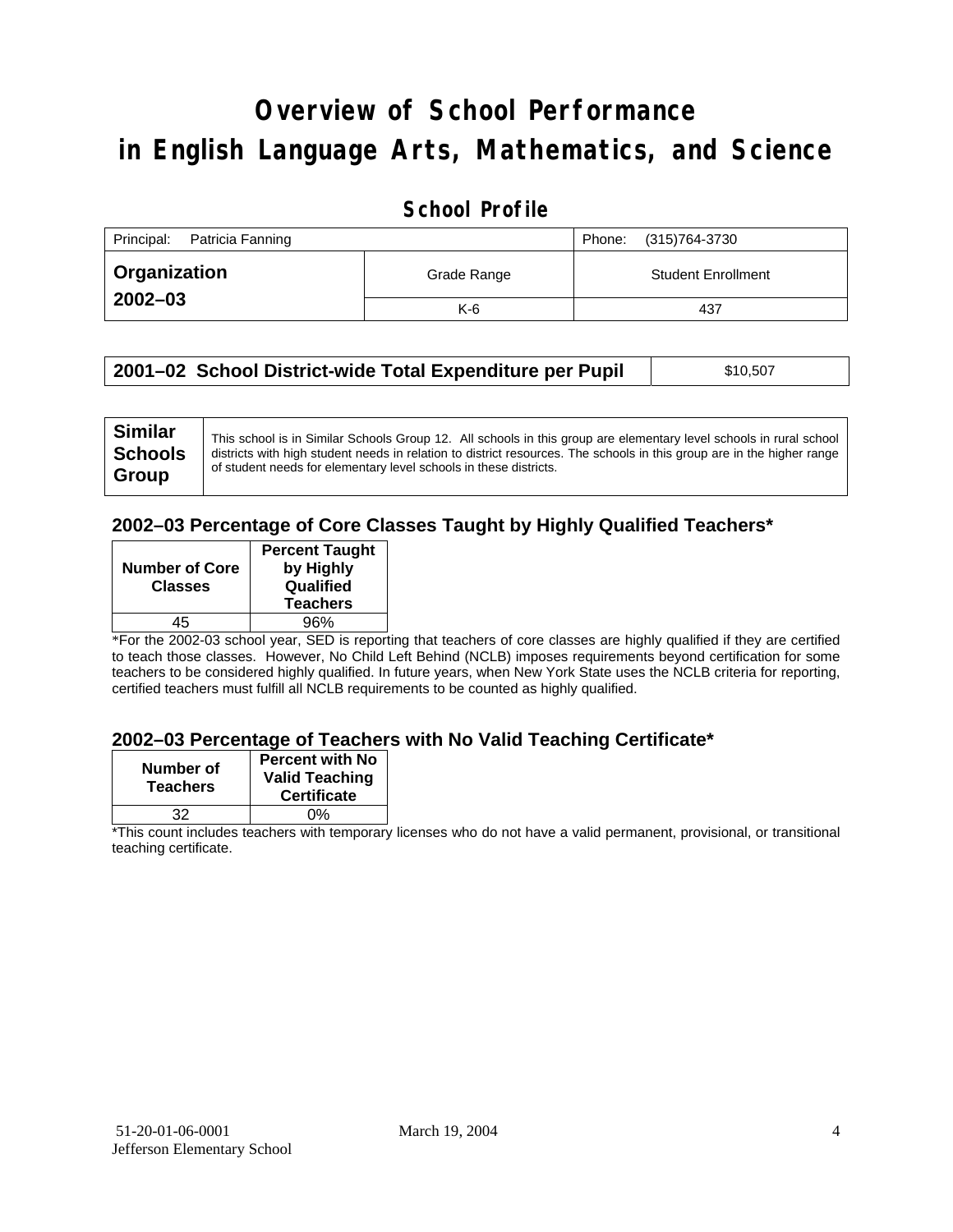English Language Arts



|                                      |                    | <b>Counts of Students Tested</b> |                    |                    |              |                   |
|--------------------------------------|--------------------|----------------------------------|--------------------|--------------------|--------------|-------------------|
| Performance at<br><b>This School</b> | Level 1<br>455-602 | Level 2<br>603-644               | Level 3<br>645-691 | Level 4<br>692-800 | <b>Total</b> | <b>Mean Score</b> |
| Jan-Feb 2001                         |                    | 21                               | 31                 |                    | 56           | 653               |
| Jan-Feb 2002                         |                    | 15                               | 30                 | 13                 | 63           | 662               |
| Feb 2003                             |                    | 19                               | 32                 | 12                 | 67           | 657               |

| Elementary-Level English Language Arts Levels — Listening, Reading, and Writing Standards |                                                                                                           |  |  |
|-------------------------------------------------------------------------------------------|-----------------------------------------------------------------------------------------------------------|--|--|
| Level 4                                                                                   | These students exceed the standards and are moving toward high performance on the Regents examination.    |  |  |
| Level 3                                                                                   | These students meet the standards and, with continued steady growth, should pass the Regents examination. |  |  |
| Level 2                                                                                   | These students <b>need extra help</b> to meet the standards and pass the Regents examination.             |  |  |
| Level 1                                                                                   | These students have serious academic deficiencies.                                                        |  |  |

**Performance of Limited English Proficient Students Taking the New York State English as a Second Language Achievement Test (NYSESLAT) as the Measure of English Language Arts Achievement**

| Grade 4 | <b>Number</b><br>Tested | Level 1 | Level 2 | Level 3  | Level 4  |
|---------|-------------------------|---------|---------|----------|----------|
| 2003    | <u>_</u>                | #       | π       | $^{\pi}$ | $^{\pi}$ |

**Performance of Students with Severe Disabilities on the New York State Alternate Assessment (NYSAA) in English** 

| <b>Elementary Level</b> | <b>Number</b><br>Tested | AA-Level 1 | AA-Level 2 | AA-Level 3 | AA-Level 4 |
|-------------------------|-------------------------|------------|------------|------------|------------|
| $2002 - 03$             |                         |            |            |            |            |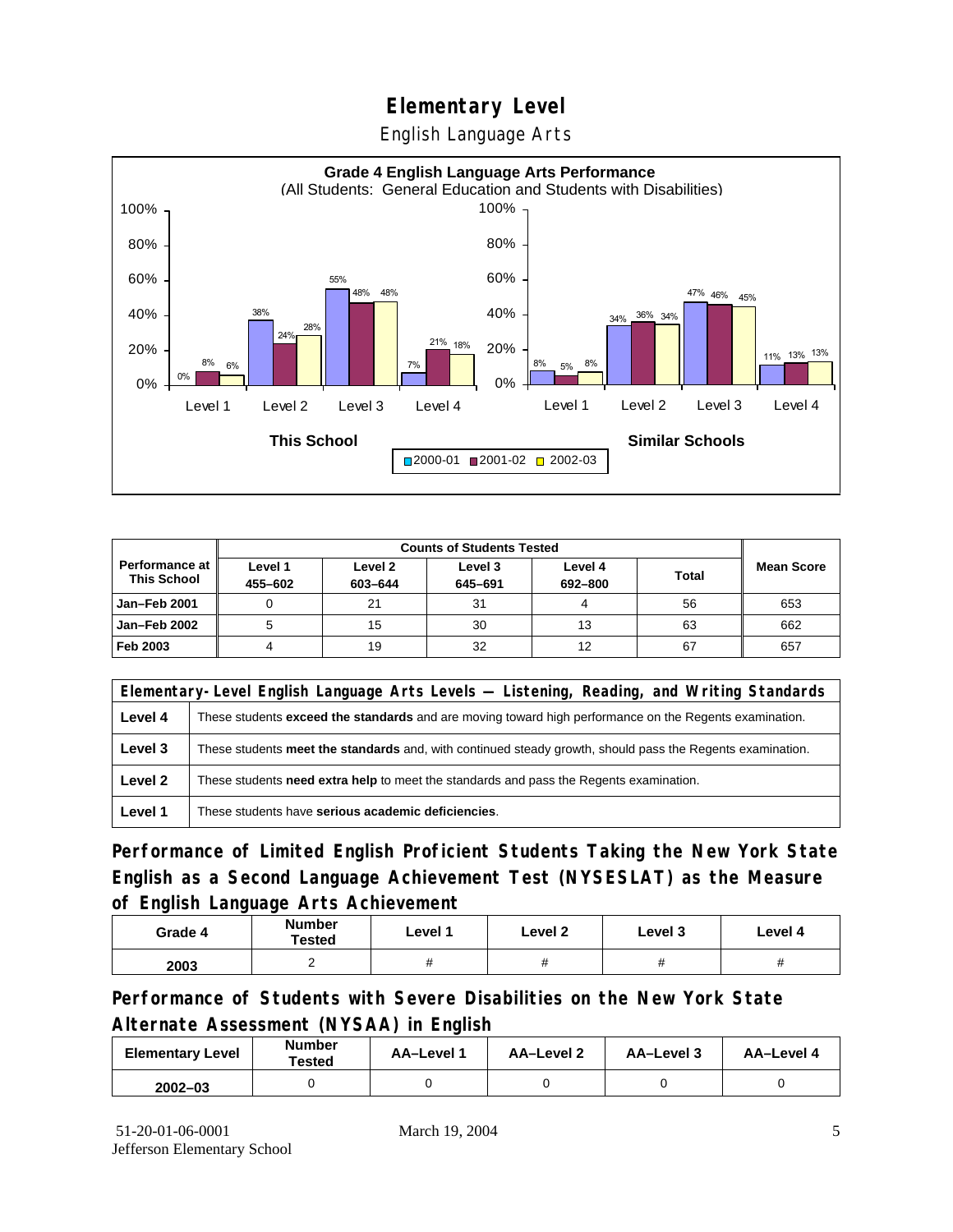### Mathematics



|                                               | <b>Counts of Students Tested</b> |                    |                    |                    |              |                   |
|-----------------------------------------------|----------------------------------|--------------------|--------------------|--------------------|--------------|-------------------|
| <b>Performance at I</b><br><b>This School</b> | Level 1<br>448-601               | Level 2<br>602-636 | Level 3<br>637-677 | Level 4<br>678-810 | <b>Total</b> | <b>Mean Score</b> |
| <b>May 2001</b>                               |                                  | 12                 | 41                 |                    | 60           | 655               |
| May 2002                                      |                                  | 13                 | 37                 | 13                 | 65           | 654               |
| May 2003                                      |                                  |                    | 40                 | 16                 | 69           | 659               |

|                                                                                                   | Elementary-Level Mathematics Levels -                                                                         |  |  |  |
|---------------------------------------------------------------------------------------------------|---------------------------------------------------------------------------------------------------------------|--|--|--|
|                                                                                                   | Knowledge, Reasoning, and Problem-Solving Standards                                                           |  |  |  |
| Level 4                                                                                           | These students <b>exceed the standards</b> and are moving toward high performance on the Regents examination. |  |  |  |
| Level 3                                                                                           | These students meet the standards and, with continued steady growth, should pass the Regents examination.     |  |  |  |
| Level 2<br>These students need extra help to meet the standards and pass the Regents examination. |                                                                                                               |  |  |  |
| Level 1                                                                                           | These students have serious academic deficiencies.                                                            |  |  |  |

### **Performance of Students with Severe Disabilities on the New York State Alternate Assessment (NYSAA) in Mathematics**

| <b>Elementary Level</b> | <b>Number</b><br>Tested | AA-Level 1 | AA-Level 2 | AA-Level 3 | AA-Level 4 |  |
|-------------------------|-------------------------|------------|------------|------------|------------|--|
| $2002 - 03$             |                         |            |            |            |            |  |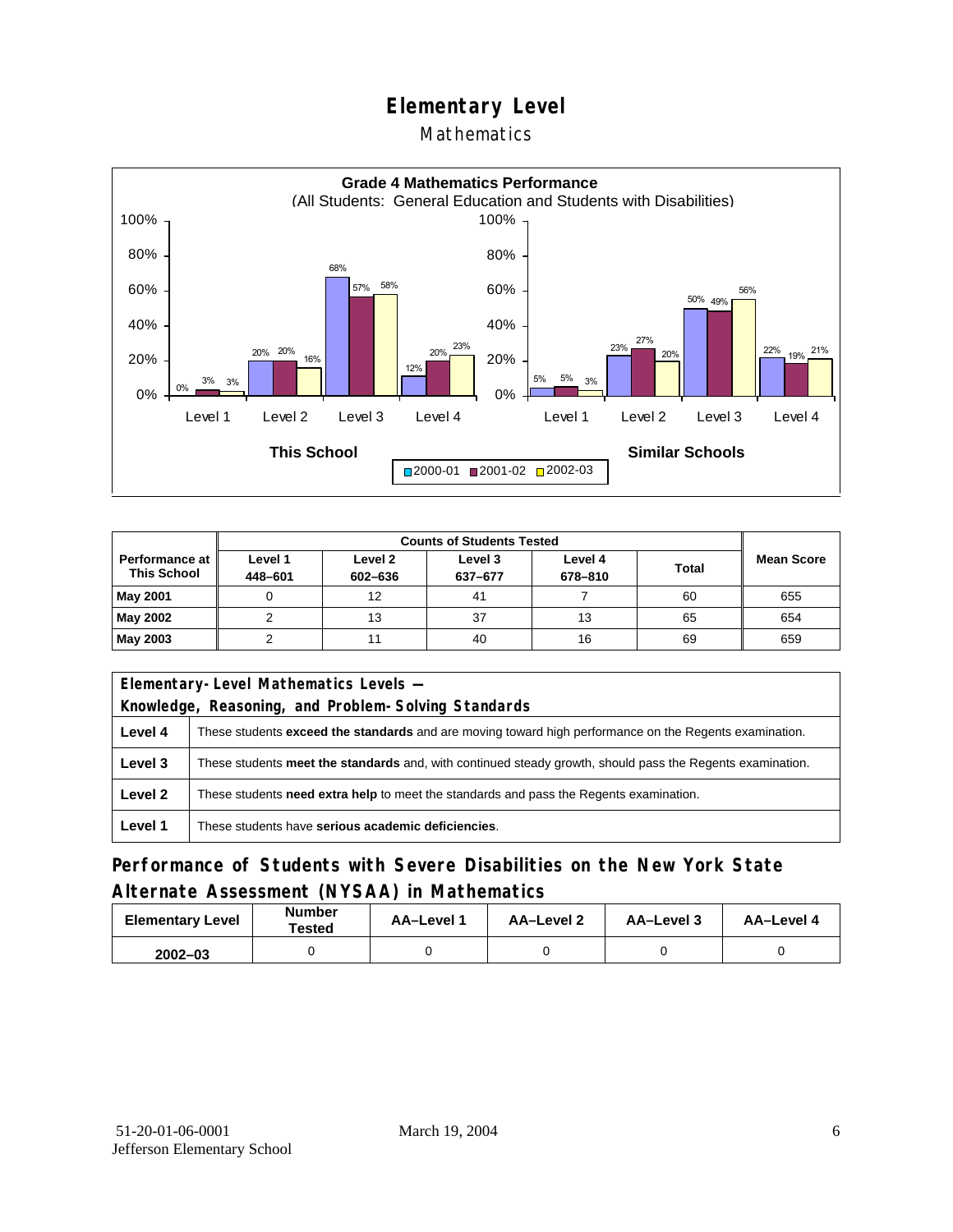Science Multiple-Choice



**All Students** 

|          |    | Number Tested   Number Above SDL   Mean Score |    |  |  |  |  |  |  |
|----------|----|-----------------------------------------------|----|--|--|--|--|--|--|
| May 2001 | 59 |                                               | 35 |  |  |  |  |  |  |
| May 2002 | 66 | 56                                            | 36 |  |  |  |  |  |  |
| May 2003 | 68 | 59                                            |    |  |  |  |  |  |  |

| Grade 4 Science - Knowledge, Reasoning, and Problem-Solving Standards |                                                                                                                                                                                                                                          |  |  |  |  |  |
|-----------------------------------------------------------------------|------------------------------------------------------------------------------------------------------------------------------------------------------------------------------------------------------------------------------------------|--|--|--|--|--|
| <b>Multiple-Choice</b><br><b>Test Component</b>                       | This component contains 45 multiple-choice questions based upon the New York State Elementary<br>Science Syllabus and referenced to the New York State Learning Standards for Mathematics, Science<br>and Technology (Elementary Level). |  |  |  |  |  |
| <b>State Designated</b>                                               | Students who correctly answer fewer than 30 of the 45 questions of the multiple-choice test component                                                                                                                                    |  |  |  |  |  |
| Level (SDL)                                                           | must receive academic intervention services in the following term of instruction.                                                                                                                                                        |  |  |  |  |  |
| <b>School Mean</b>                                                    | For the multiple-choice test component, the mean score is the average number of correct answers for                                                                                                                                      |  |  |  |  |  |
| <b>Scores</b>                                                         | students tested. If all tested students answered all questions correctly, this score would be 45.                                                                                                                                        |  |  |  |  |  |

## **Elementary Level**

#### Science Performance Test

The elementary-level science test is composed of two sections, the multiple-choice section (described above) and the performance test. The performance test is not used to determine the need for academic intervention services or for accountability purposes because not all students are administered the same three tasks.

| <b>All Students</b>                       |    |    |  |  |  |  |  |  |  |
|-------------------------------------------|----|----|--|--|--|--|--|--|--|
| <b>Number Tested</b><br><b>Mean Score</b> |    |    |  |  |  |  |  |  |  |
| May 2001                                  | 59 | 38 |  |  |  |  |  |  |  |
| May 2002                                  | 64 | 39 |  |  |  |  |  |  |  |
| <b>May 2003</b>                           | 68 |    |  |  |  |  |  |  |  |

### **Performance of Students with Severe Disabilities on the New York State Alternate Assessment (NYSAA) in Science**

| <b>Elementary Level</b> | <b>Number</b><br>Tested | AA-Level 1 | <b>AA-Level 2</b> | AA-Level 3 | AA-Level 4 |  |
|-------------------------|-------------------------|------------|-------------------|------------|------------|--|
| $2002 - 03$             |                         |            |                   |            |            |  |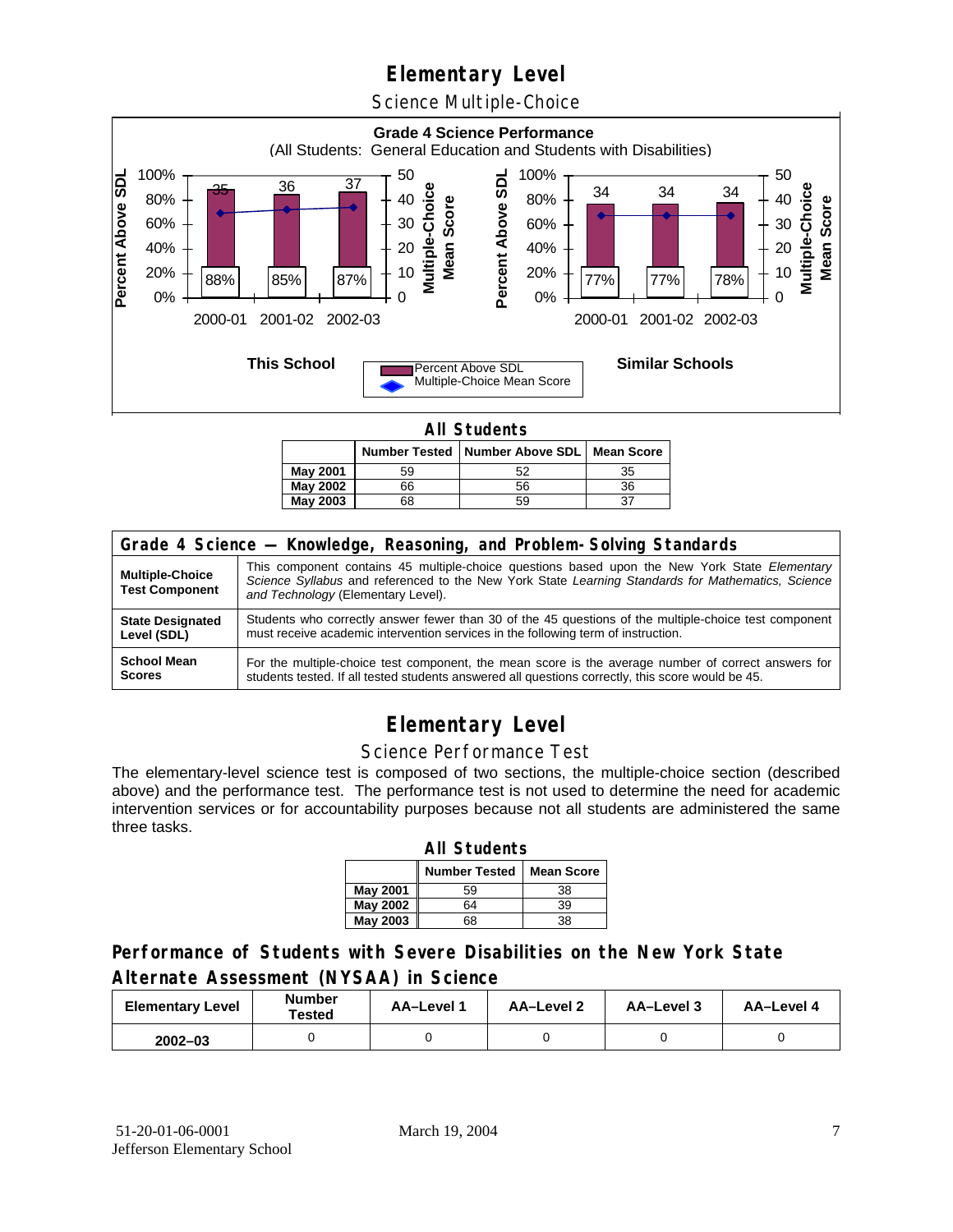# **Analysis of Student Subgroup Performance**

Historically, on State assessments the average performance of Black, Hispanic, and Native American students has been lower than that of White and Asian students. Similarly, students from lowincome families have not performed as well as those from higher income families. A high priority of the Board of Regents is to eliminate these gaps in student performance. In addition, Title I of the federal Elementary and Secondary Education Act includes explicit requirements "to ensure that students served by Title I are given the same opportunity to achieve to high standards and are held to the same high expectations as all students in each State."

This section of the school report card provides performance data for two years by racial/ethnic group, disability status, gender, English proficiency status, income level, and migrant status. The purpose of the student subgroup analyses is to determine if students who perform below the standards in any school tend to fall into particular groups, such as minority students, limited English proficient students, or economically disadvantaged students. If these analyses provide evidence that students in one of the groups achieve at a lower level than other students, the school and community should examine the reasons for this lower performance and make necessary changes in curriculum, instruction, and student support services to remedy these performance gaps. If your school did not report data for the 2002-03 school year for a subject and grade, a table showing data for subgroups in that subject and grade will not be included in the *Analysis*.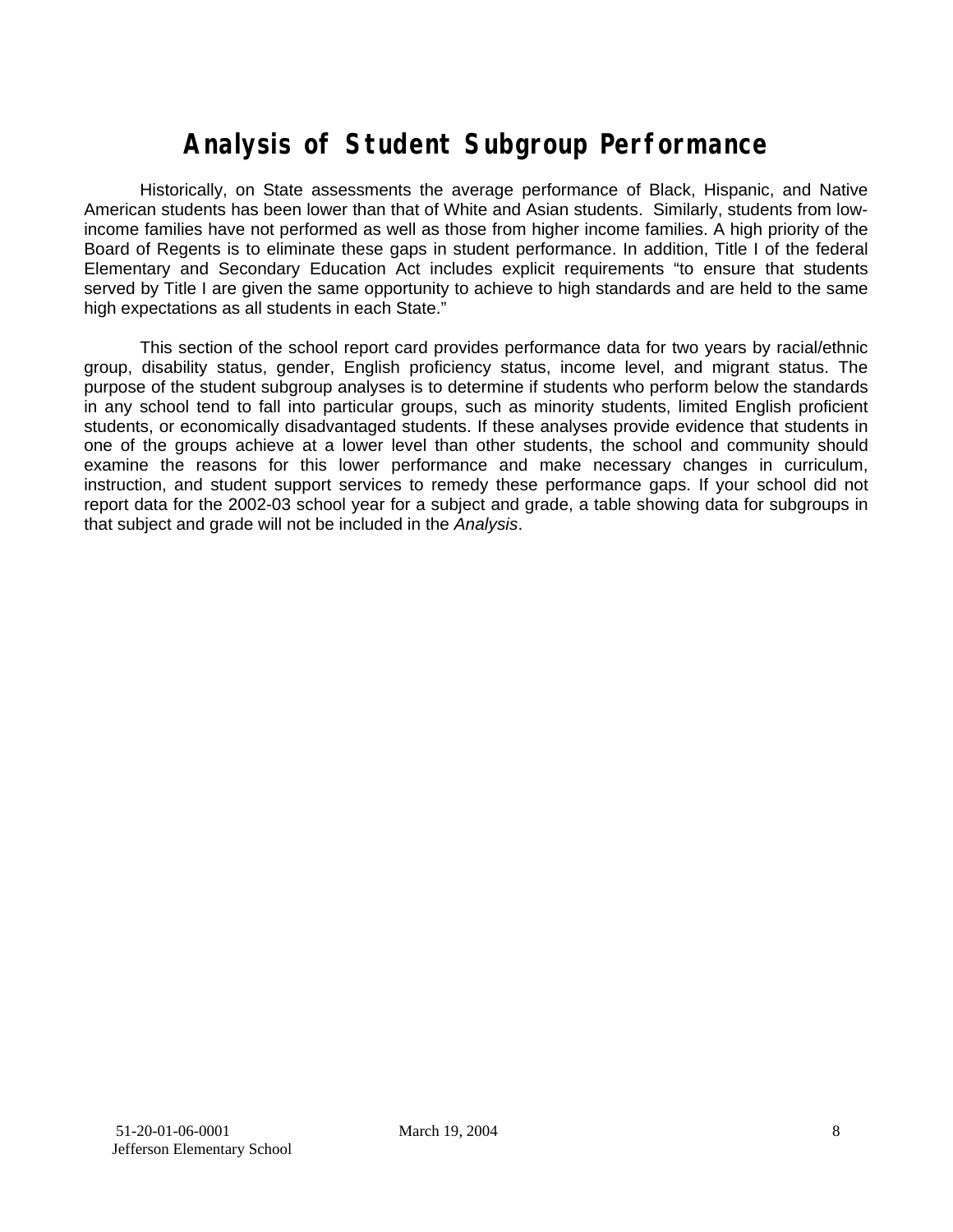### English Language Arts

|                                              | ◡<br>$2001 - 02$ |                                                                   |             |     |                | $2002 - 03$                                                       |             |             |  |
|----------------------------------------------|------------------|-------------------------------------------------------------------|-------------|-----|----------------|-------------------------------------------------------------------|-------------|-------------|--|
| <b>Student Subgroup</b>                      | <b>Tested</b>    | <b>Percentages of Tested</b><br><b>Students Scoring at Levels</b> |             |     | <b>Tested</b>  | <b>Percentages of Tested</b><br><b>Students Scoring at Levels</b> |             |             |  |
|                                              |                  | $2 - 4$                                                           | $3 - 4$     | 4   |                | $2 - 4$                                                           | $3 - 4$     | 4           |  |
| <b>Results by Race/Ethnicity</b>             |                  |                                                                   |             |     |                |                                                                   |             |             |  |
| American Indian/Alaskan Native               | $\overline{7}$   | 71%                                                               | 29%         | 14% | 15             | s                                                                 | $\mathbf s$ | $\mathbf s$ |  |
| <b>Black</b>                                 | 0                | 0%                                                                | 0%          | 0%  | 1              | s                                                                 | s           | s           |  |
| Hispanic                                     | $\Omega$         | 0%                                                                | 0%          | 0%  | $\mathbf 0$    | 0%                                                                | 0%          | 0%          |  |
| Asian or Pacific Islander                    | 0                | 0%                                                                | 0%          | 0%  | 0              | 0%                                                                | 0%          | 0%          |  |
| White                                        | 56               | 95%                                                               | 73%         | 21% | 51             | 92%                                                               | 63%         | 20%         |  |
| Total                                        | 63               | 92%                                                               | 68%         | 21% | 67             | 94%                                                               | 66%         | 18%         |  |
| Small Group Totals (s)                       | 0                | 0%                                                                | 0%          | 0%  | 16             | 100%                                                              | 75%         | 13%         |  |
| <b>Results by Disability Status</b>          |                  |                                                                   |             |     |                |                                                                   |             |             |  |
| General-education students                   | 56               | 95%                                                               | 75%         | 23% | 60             | 100%                                                              | 73%         | 20%         |  |
| Students with disabilities                   | $\overline{7}$   | 71%                                                               | 14%         | 0%  | $\overline{7}$ | 43%                                                               | 0%          | 0%          |  |
| Total                                        | 63               | 92%                                                               | 68%         | 21% | 67             | 94%                                                               | 66%         | 18%         |  |
| <b>Results by Gender</b>                     |                  |                                                                   |             |     |                |                                                                   |             |             |  |
| Female                                       | 30               | 90%                                                               | 70%         | 27% | 36             | 94%                                                               | 67%         | 19%         |  |
| Male                                         | 33               | 94%                                                               | 67%         | 15% | 31             | 94%                                                               | 65%         | 16%         |  |
| Total                                        | 63               | 92%                                                               | 68%         | 21% | 67             | 94%                                                               | 66%         | 18%         |  |
| <b>Results by English Proficiency Status</b> |                  |                                                                   |             |     |                |                                                                   |             |             |  |
| English proficient                           | 62               | $\mathbf s$                                                       | $\mathbf s$ | s   | 67             | 94%                                                               | 66%         | 18%         |  |
| Limited English proficient                   | $\mathbf{1}$     | s                                                                 | s           | s   | $\mathbf 0$    | 0%                                                                | 0%          | 0%          |  |
| Total                                        | 63               | 92%                                                               | 68%         | 21% | 67             | 94%                                                               | 66%         | 18%         |  |
| <b>Results by Income Level</b>               |                  |                                                                   |             |     |                |                                                                   |             |             |  |
| Economically disadvantaged                   | 36               | 86%                                                               | 61%         | 19% | 42             | 95%                                                               | 69%         | 17%         |  |
| Not disadvantaged                            | 27               | 100%                                                              | 78%         | 22% | 25             | 92%                                                               | 60%         | 20%         |  |
| Total                                        | 63               | 92%                                                               | 68%         | 21% | 67             | 94%                                                               | 66%         | 18%         |  |
| <b>Results by Migrant Status</b>             |                  |                                                                   |             |     |                |                                                                   |             |             |  |
| Migrant family                               | 0                | 0%                                                                | 0%          | 0%  | $\mathbf 0$    | 0%                                                                | 0%          | 0%          |  |
| Not migrant family                           | 63               | 92%                                                               | 68%         | 21% | 67             | 94%                                                               | 66%         | 18%         |  |
| Total                                        | 63               | 92%                                                               | 68%         | 21% | 67             | 94%                                                               | 66%         | 18%         |  |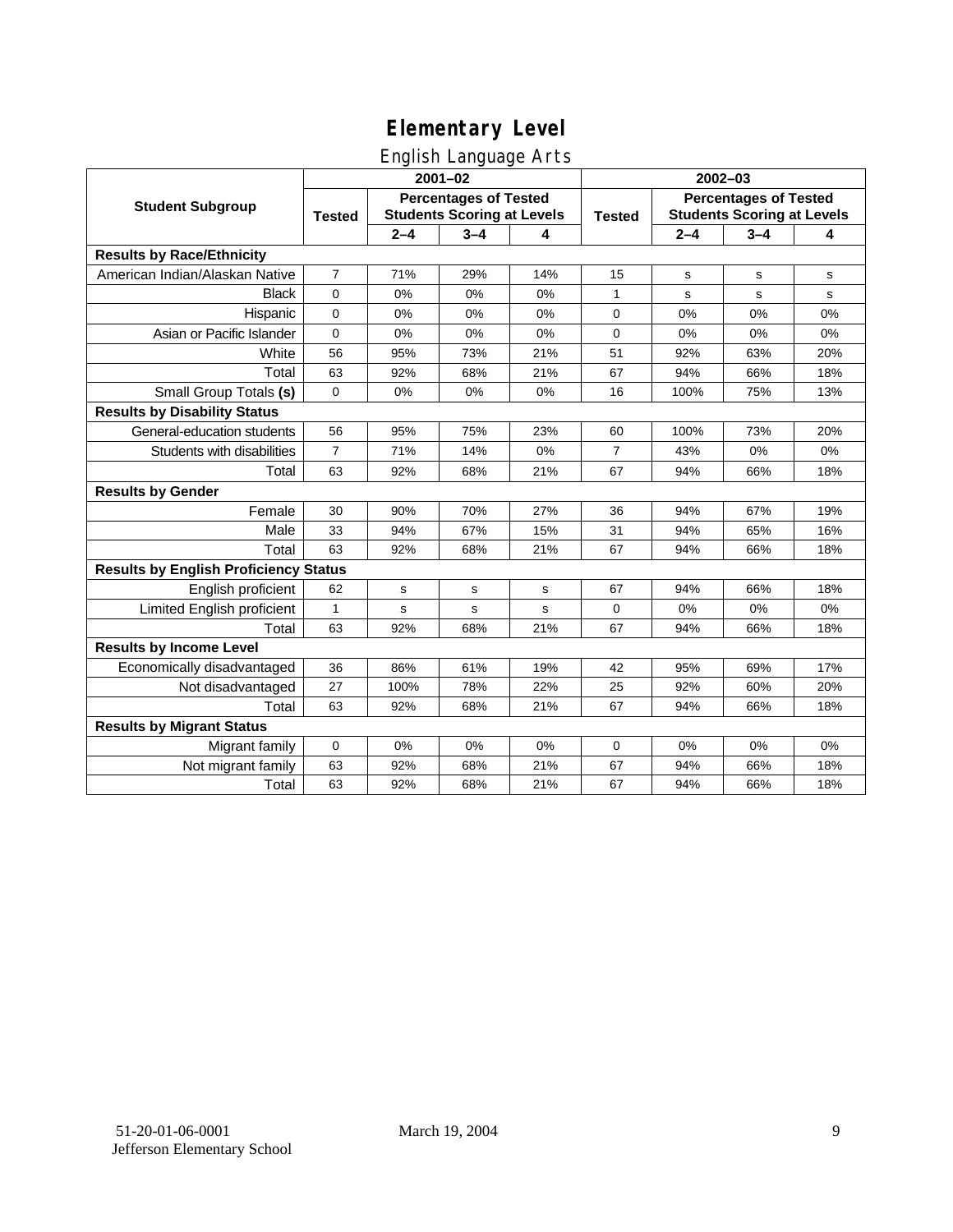### Mathematics

|                                              | $2001 - 02$                                                                        |             |         |               | $2002 - 03$                                                       |         |             |     |
|----------------------------------------------|------------------------------------------------------------------------------------|-------------|---------|---------------|-------------------------------------------------------------------|---------|-------------|-----|
| <b>Student Subgroup</b>                      | <b>Percentages of Tested</b><br><b>Students Scoring at Levels</b><br><b>Tested</b> |             |         | <b>Tested</b> | <b>Percentages of Tested</b><br><b>Students Scoring at Levels</b> |         |             |     |
|                                              |                                                                                    | $2 - 4$     | $3 - 4$ | 4             |                                                                   | $2 - 4$ | $3 - 4$     | 4   |
| <b>Results by Race/Ethnicity</b>             |                                                                                    |             |         |               |                                                                   |         |             |     |
| American Indian/Alaskan Native               | $\overline{7}$                                                                     | 86%         | 57%     | 14%           | 17                                                                | s       | s           | s   |
| <b>Black</b>                                 | $\Omega$                                                                           | 0%          | 0%      | 0%            | 1                                                                 | S       | s           | s   |
| Hispanic                                     | $\Omega$                                                                           | 0%          | 0%      | 0%            | $\Omega$                                                          | 0%      | 0%          | 0%  |
| Asian or Pacific Islander                    | $\mathbf 0$                                                                        | 0%          | 0%      | 0%            | $\mathbf 0$                                                       | 0%      | 0%          | 0%  |
| White                                        | 58                                                                                 | 98%         | 79%     | 21%           | 51                                                                | 96%     | 80%         | 27% |
| Total                                        | 65                                                                                 | 97%         | 77%     | 20%           | 69                                                                | 97%     | 81%         | 23% |
| Small Group Totals (s)                       | $\mathbf 0$                                                                        | 0%          | 0%      | 0%            | 18                                                                | 100%    | 83%         | 11% |
| <b>Results by Disability Status</b>          |                                                                                    |             |         |               |                                                                   |         |             |     |
| General-education students                   | 58                                                                                 | 100%        | 84%     | 22%           | 62                                                                | 100%    | 90%         | 26% |
| Students with disabilities                   | $\overline{7}$                                                                     | 71%         | 14%     | 0%            | $\overline{7}$                                                    | 71%     | 0%          | 0%  |
| Total                                        | 65                                                                                 | 97%         | 77%     | 20%           | 69                                                                | 97%     | 81%         | 23% |
| <b>Results by Gender</b>                     |                                                                                    |             |         |               |                                                                   |         |             |     |
| Female                                       | 31                                                                                 | 97%         | 74%     | 13%           | 38                                                                | 95%     | 79%         | 16% |
| Male                                         | 34                                                                                 | 97%         | 79%     | 26%           | 31                                                                | 100%    | 84%         | 32% |
| Total                                        | 65                                                                                 | 97%         | 77%     | 20%           | 69                                                                | 97%     | 81%         | 23% |
| <b>Results by English Proficiency Status</b> |                                                                                    |             |         |               |                                                                   |         |             |     |
| English proficient                           | 64                                                                                 | $\mathbf s$ | s       | s             | 67                                                                | s       | s           | s   |
| Limited English proficient                   | 1                                                                                  | s           | s       | s             | $\overline{2}$                                                    | s       | $\mathbf s$ | s   |
| Total                                        | 65                                                                                 | 97%         | 77%     | 20%           | 69                                                                | 97%     | 81%         | 23% |
| <b>Results by Income Level</b>               |                                                                                    |             |         |               |                                                                   |         |             |     |
| Economically disadvantaged                   | 36                                                                                 | 94%         | 72%     | 25%           | 44                                                                | 100%    | 77%         | 20% |
| Not disadvantaged                            | 29                                                                                 | 100%        | 83%     | 14%           | 25                                                                | 92%     | 88%         | 28% |
| Total                                        | 65                                                                                 | 97%         | 77%     | 20%           | 69                                                                | 97%     | 81%         | 23% |
| <b>Results by Migrant Status</b>             |                                                                                    |             |         |               |                                                                   |         |             |     |
| Migrant family                               | 0                                                                                  | 0%          | 0%      | 0%            | 0                                                                 | 0%      | 0%          | 0%  |
| Not migrant family                           | 65                                                                                 | 97%         | 77%     | 20%           | 69                                                                | 97%     | 81%         | 23% |
| Total                                        | 65                                                                                 | 97%         | 77%     | 20%           | 69                                                                | 97%     | 81%         | 23% |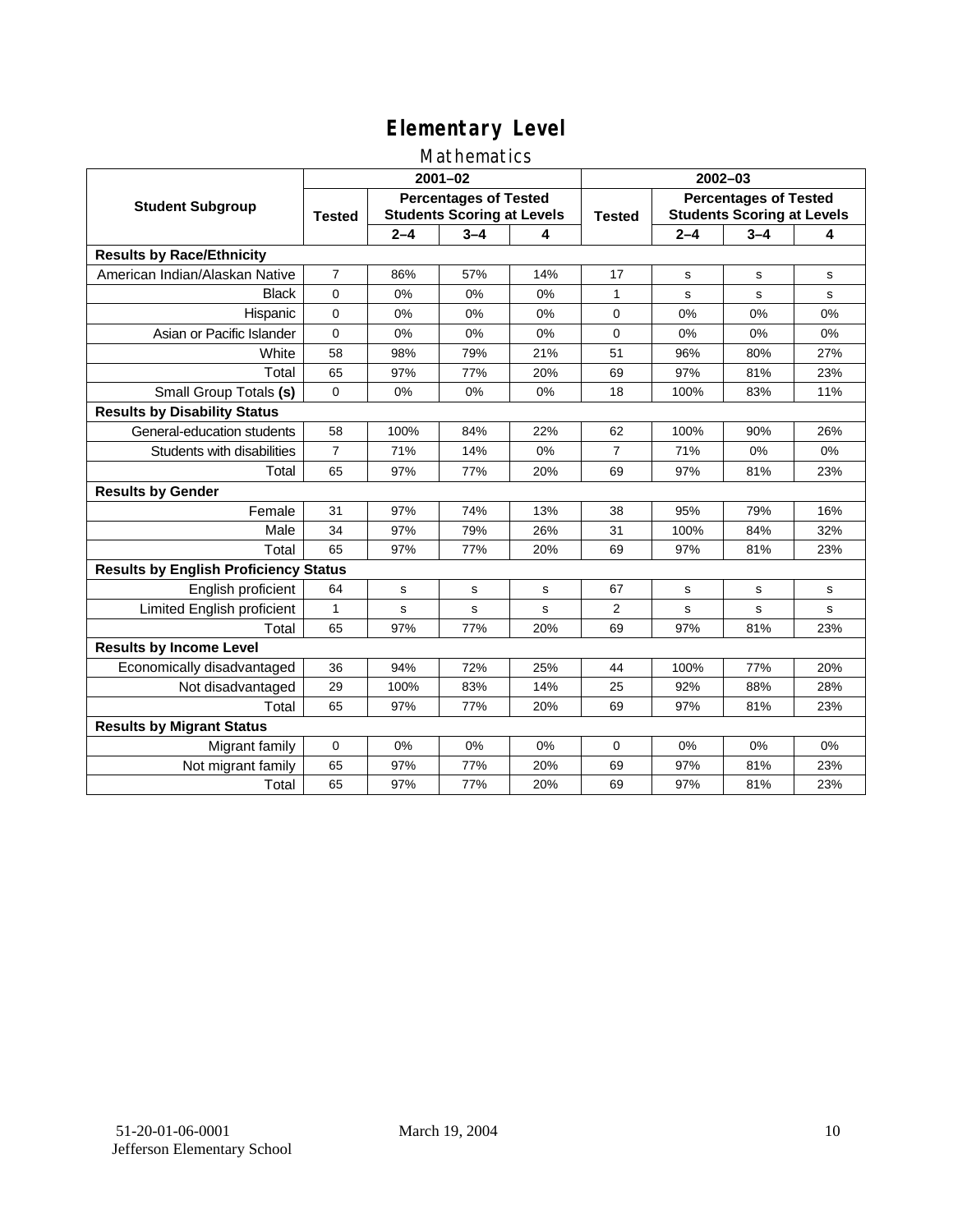### Science Multiple-Choice

|                                              | $2001 - 02$    |                                                                                       | 2002-03        |                                                                                              |  |  |
|----------------------------------------------|----------------|---------------------------------------------------------------------------------------|----------------|----------------------------------------------------------------------------------------------|--|--|
| <b>Student Subgroup</b>                      | <b>Tested</b>  | Percentages of<br><b>Tested</b><br><b>Students</b><br><b>Scoring above</b><br>the SDL | <b>Tested</b>  | <b>Percentages of</b><br><b>Tested</b><br><b>Students</b><br><b>Scoring above</b><br>the SDL |  |  |
| <b>Results by Race/Ethnicity</b>             |                |                                                                                       |                |                                                                                              |  |  |
| American Indian/Alaskan Native               | $\overline{7}$ | 71%                                                                                   | 17             | s                                                                                            |  |  |
| <b>Black</b>                                 | $\Omega$       | 0%                                                                                    | $\mathbf{1}$   | s                                                                                            |  |  |
| Hispanic                                     | $\mathbf 0$    | 0%                                                                                    | 0              | 0%                                                                                           |  |  |
| Asian or Pacific Islander                    | $\Omega$       | 0%                                                                                    | $\Omega$       | 0%                                                                                           |  |  |
| White                                        | 59             | 86%                                                                                   | 50             | 84%                                                                                          |  |  |
| Total                                        | 66             | 85%                                                                                   | 68             | 87%                                                                                          |  |  |
| Small Group Totals (s)                       | $\mathbf 0$    | 0%                                                                                    | 18             | 94%                                                                                          |  |  |
| <b>Results by Disability Status</b>          |                |                                                                                       |                |                                                                                              |  |  |
| General-education students                   | 58             | 90%                                                                                   | 61             | 95%                                                                                          |  |  |
| Students with disabilities                   | 8              | 50%                                                                                   | $\overline{7}$ | 14%                                                                                          |  |  |
| Total                                        | 66             | 85%                                                                                   | 68             | 87%                                                                                          |  |  |
| <b>Results by Gender</b>                     |                |                                                                                       |                |                                                                                              |  |  |
| Female                                       | 31             | 84%                                                                                   | 37             | 86%                                                                                          |  |  |
| Male                                         | 35             | 86%                                                                                   | 31             | 87%                                                                                          |  |  |
| Total                                        | 66             | 85%                                                                                   | 68             | 87%                                                                                          |  |  |
| <b>Results by English Proficiency Status</b> |                |                                                                                       |                |                                                                                              |  |  |
| English proficient                           | 65             | s                                                                                     | 66             | s                                                                                            |  |  |
| Limited English proficient                   | $\mathbf{1}$   | s                                                                                     | $\overline{2}$ | s                                                                                            |  |  |
| Total                                        | 66             | 85%                                                                                   | 68             | 87%                                                                                          |  |  |
| <b>Results by Income Level</b>               |                |                                                                                       |                |                                                                                              |  |  |
| Economically disadvantaged                   | 38             | 87%                                                                                   | 43             | 84%                                                                                          |  |  |
| Not disadvantaged                            | 28             | 82%                                                                                   | 25             | 92%                                                                                          |  |  |
| Total                                        | 66             | 85%                                                                                   | 68             | 87%                                                                                          |  |  |
| <b>Results by Migrant Status</b>             |                |                                                                                       |                |                                                                                              |  |  |
| Migrant family                               | 0              | 0%                                                                                    | 0              | 0%                                                                                           |  |  |
| Not migrant family                           | 66             | 85%                                                                                   | 68             | 87%                                                                                          |  |  |
| Total                                        | 66             | 85%                                                                                   | 68             | 87%                                                                                          |  |  |